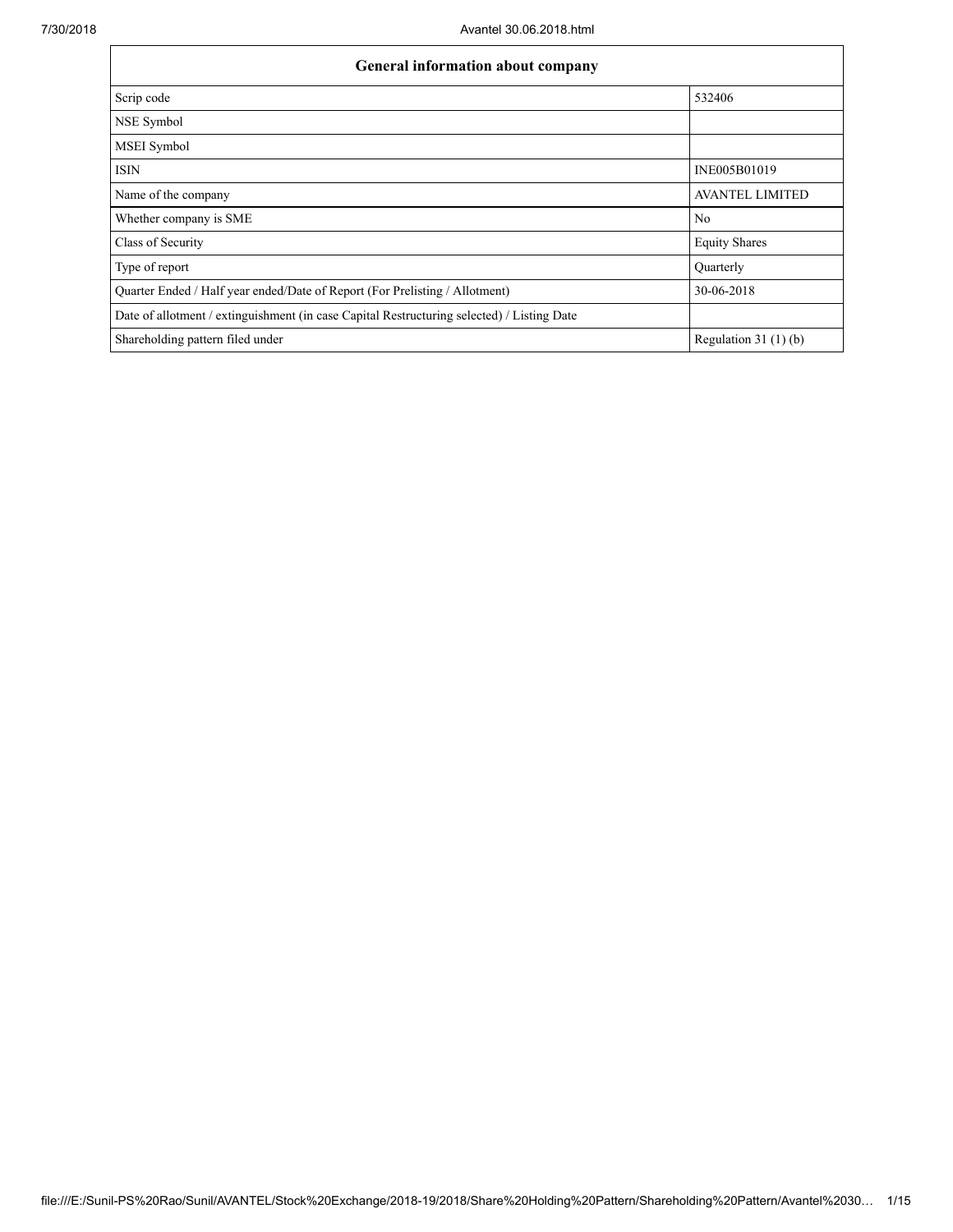|                | <b>Declaration</b>                                                                        |        |                                |                       |                             |  |  |  |  |  |
|----------------|-------------------------------------------------------------------------------------------|--------|--------------------------------|-----------------------|-----------------------------|--|--|--|--|--|
| Sr.<br>No.     | Particular                                                                                | Yes/No | Promoter and<br>Promoter Group | Public<br>shareholder | Non Promoter-<br>Non Public |  |  |  |  |  |
| $\mathbf{1}$   | Whether the Listed Entity has issued any partly paid up shares?                           | No     | No                             | No                    | No                          |  |  |  |  |  |
| <sup>2</sup>   | Whether the Listed Entity has issued any Convertible Securities<br>?                      | No.    | No                             | No.                   | No                          |  |  |  |  |  |
| $\overline{3}$ | Whether the Listed Entity has issued any Warrants?                                        | No     | No                             | N <sub>0</sub>        | N <sub>0</sub>              |  |  |  |  |  |
| $\overline{4}$ | Whether the Listed Entity has any shares against which<br>depository receipts are issued? | No.    | No                             | No.                   | N <sub>0</sub>              |  |  |  |  |  |
| $\overline{5}$ | Whether the Listed Entity has any shares in locked-in?                                    | No.    | N <sub>0</sub>                 | N <sub>0</sub>        | N <sub>0</sub>              |  |  |  |  |  |
| 6              | Whether any shares held by promoters are pledge or otherwise<br>encumbered?               | No.    | N <sub>0</sub>                 |                       |                             |  |  |  |  |  |
| 7              | Whether company has equity shares with differential voting<br>rights?                     | No     | No                             | No                    | No                          |  |  |  |  |  |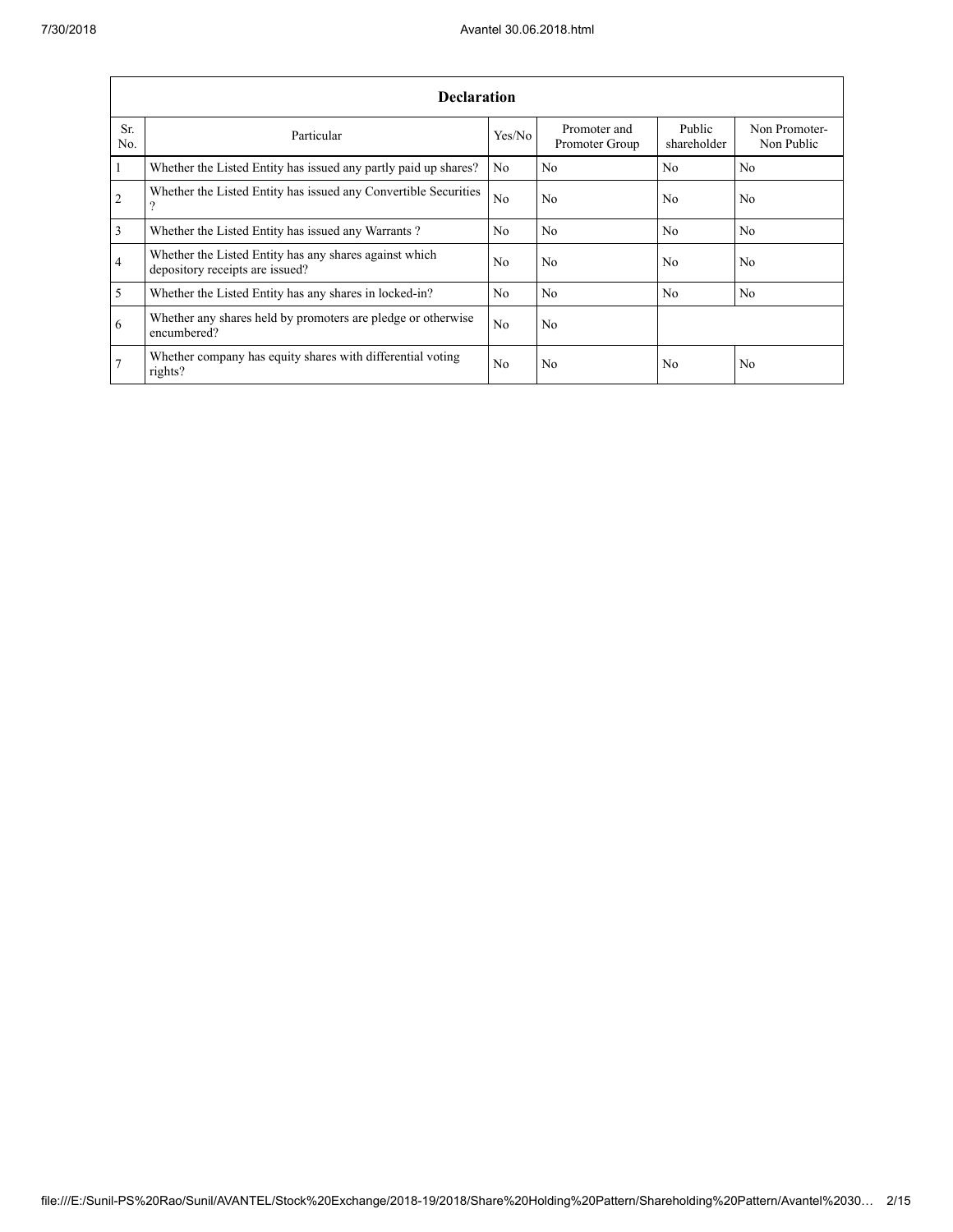| Category<br>Category<br>of<br>(I)<br>(II) |                                           | Nos. Of      | No. of<br>fully paid | No. Of<br>Partly<br>paid-up<br>equity<br>shares<br>held $(V)$ | No. Of<br>shares<br>underlying<br>Depository<br>Receipts<br>(VI) | Total nos.<br>shares<br>held (VII)<br>$= (IV) +$<br>$(V)+(VI)$ | Shareholding as a<br>% of total no. of   | Number of Voting Rights held in each<br>class of securities (IX) |               |         |                     |
|-------------------------------------------|-------------------------------------------|--------------|----------------------|---------------------------------------------------------------|------------------------------------------------------------------|----------------------------------------------------------------|------------------------------------------|------------------------------------------------------------------|---------------|---------|---------------------|
|                                           | shareholder                               | shareholders | up equity            |                                                               |                                                                  |                                                                | shares (calculated<br>as per SCRR, 1957) | No of Voting (XIV) Rights                                        |               |         | Total as a          |
|                                           |                                           | (III)        | shares<br>held (IV)  |                                                               |                                                                  |                                                                | (VIII) As a % of<br>$(A+B+C2)$           | Class<br>eg: X                                                   | Class<br>eg:y | Total   | $%$ of<br>$(A+B+C)$ |
| (A)                                       | Promoter<br>$\&$<br>Promoter<br>Group     | 5            | 1471944              |                                                               |                                                                  | 1471944                                                        | 36.3                                     | 1471944                                                          |               | 1471944 | 36.3                |
| (B)                                       | Public                                    | 5053         | 2582549              |                                                               |                                                                  | 2582549                                                        | 63.7                                     | 2582549                                                          |               | 2582549 | 63.7                |
| (C)                                       | Non<br>Promoter-<br>Non Public            |              |                      |                                                               |                                                                  |                                                                |                                          |                                                                  |               |         |                     |
| (C1)                                      | <b>Shares</b><br>underlying<br><b>DRs</b> |              |                      |                                                               |                                                                  |                                                                |                                          |                                                                  |               |         |                     |
| (C2)                                      | Shares held<br>by<br>Employee<br>Trusts   |              |                      |                                                               |                                                                  |                                                                |                                          |                                                                  |               |         |                     |
|                                           | Total                                     | 5058         | 4054493              |                                                               |                                                                  | 4054493                                                        | 100                                      | 4054493                                                          |               | 4054493 | 100                 |

## **Table I - Summary Statement holding of specified securities**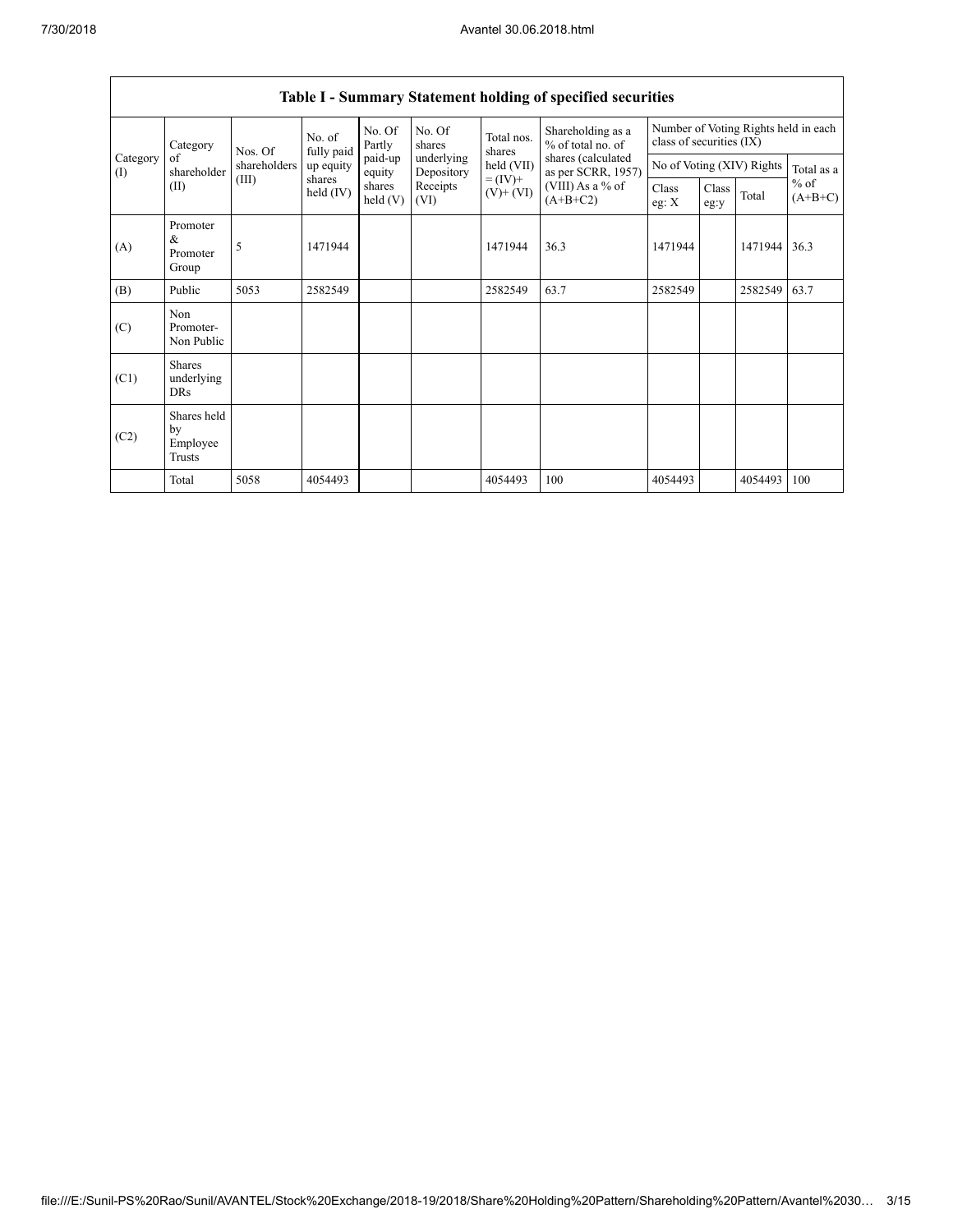|                                                                                                                                                                                                                                                                                                                                               | Table I - Summary Statement holding of specified securities                              |            |                                                  |            |                                                                                    |                                        |  |                                                                               |  |                                       |
|-----------------------------------------------------------------------------------------------------------------------------------------------------------------------------------------------------------------------------------------------------------------------------------------------------------------------------------------------|------------------------------------------------------------------------------------------|------------|--------------------------------------------------|------------|------------------------------------------------------------------------------------|----------------------------------------|--|-------------------------------------------------------------------------------|--|---------------------------------------|
| No. Of Shares<br>No. Of<br>Underlying<br>No. of<br><b>Shares</b><br>Shares<br>Category<br>Outstanding<br>Underlying<br>Underlying<br>convertible<br>Category<br>of<br>Outstanding<br>shareholder<br>securities and<br>Outstanding<br>(1)<br>convertible<br>Warrants<br>No. Of<br>(II)<br>securities<br>$(X_i)$<br>Warrants (Xi)<br>(X)<br>(a) |                                                                                          |            |                                                  |            | Shareholding, as a %<br>assuming full<br>conversion of<br>convertible securities ( | Number of<br>Locked in<br>shares (XII) |  | Number of<br><b>Shares</b><br>pledged or<br>otherwise<br>encumbered<br>(XIII) |  | Number of<br>equity shares<br>held in |
|                                                                                                                                                                                                                                                                                                                                               | as a percentage of<br>diluted share capital)<br>$(XI)=(VII)+(X) As a %$<br>of $(A+B+C2)$ | No.<br>(a) | As a<br>$%$ of<br>total<br>Shares<br>held<br>(b) | No.<br>(a) | As a<br>$%$ of<br>total<br><b>Shares</b><br>held<br>(b)                            | dematerialized<br>form $(XIV)$         |  |                                                                               |  |                                       |
| (A)                                                                                                                                                                                                                                                                                                                                           | Promoter<br>&<br>Promoter<br>Group                                                       |            |                                                  |            | 36.3                                                                               |                                        |  |                                                                               |  | 1471944                               |
| (B)                                                                                                                                                                                                                                                                                                                                           | Public                                                                                   |            |                                                  |            | 63.7                                                                               |                                        |  |                                                                               |  | 2525806                               |
| (C)                                                                                                                                                                                                                                                                                                                                           | Non<br>Promoter-<br>Non Public                                                           |            |                                                  |            |                                                                                    |                                        |  |                                                                               |  |                                       |
| (C1)                                                                                                                                                                                                                                                                                                                                          | <b>Shares</b><br>underlying<br><b>DRs</b>                                                |            |                                                  |            |                                                                                    |                                        |  |                                                                               |  |                                       |
| (C2)                                                                                                                                                                                                                                                                                                                                          | Shares held<br>by<br>Employee<br>Trusts                                                  |            |                                                  |            |                                                                                    |                                        |  |                                                                               |  |                                       |
|                                                                                                                                                                                                                                                                                                                                               | Total                                                                                    |            |                                                  |            | 100                                                                                |                                        |  |                                                                               |  | 3997750                               |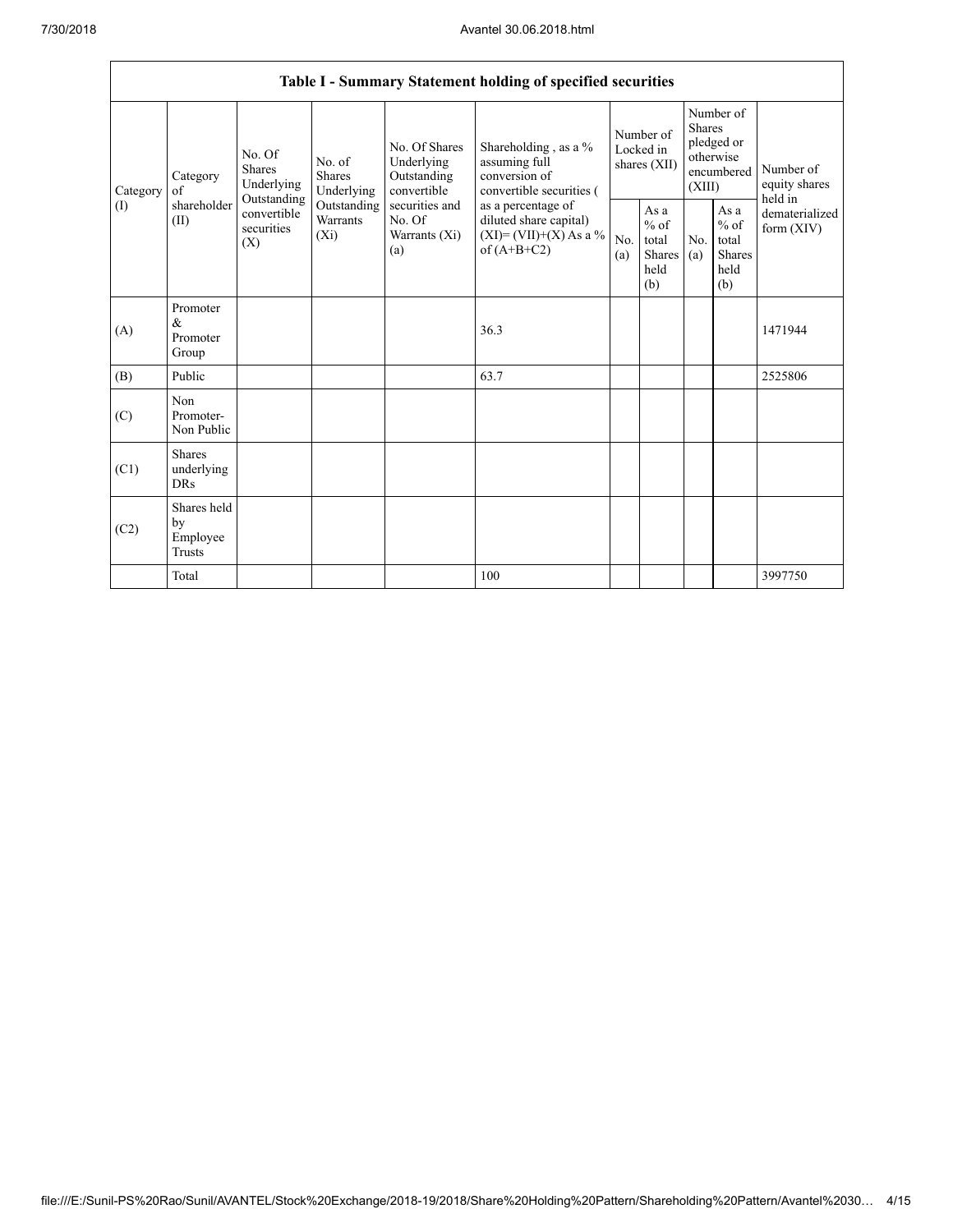|                                                                                             | Table II - Statement showing shareholding pattern of the Promoter and Promoter Group                                |                         |                            |                                 |                                    |                             |                                              |                               |               |                                 |                           |
|---------------------------------------------------------------------------------------------|---------------------------------------------------------------------------------------------------------------------|-------------------------|----------------------------|---------------------------------|------------------------------------|-----------------------------|----------------------------------------------|-------------------------------|---------------|---------------------------------|---------------------------|
|                                                                                             |                                                                                                                     |                         | No. of                     | No.<br>Of                       | No. Of                             | Total<br>nos.               | Shareholding<br>as a % of total              | each class of securities (IX) |               | Number of Voting Rights held in |                           |
| Sr.                                                                                         | Category & Name<br>of the                                                                                           | Nos. Of<br>shareholders | fully<br>paid up<br>equity | Partly<br>paid-<br>up           | shares<br>underlying<br>Depository | shares<br>held<br>$(VII) =$ | no. of shares<br>(calculated as<br>per SCRR, | No of Voting (XIV) Rights     |               |                                 | Total<br>as a %<br>of     |
|                                                                                             | Shareholders (I)                                                                                                    | (III)                   | shares<br>held $(IV)$      | equity<br>shares<br>held<br>(V) | Receipts<br>(VI)                   | $(IV)$ +<br>$(V)$ +<br>(VI) | 1957) (VIII)<br>As a % of<br>$(A+B+C2)$      | Class eg:<br>Χ                | Class<br>eg:y | Total                           | Total<br>Voting<br>rights |
| A                                                                                           | Table II - Statement showing shareholding pattern of the Promoter and Promoter Group                                |                         |                            |                                 |                                    |                             |                                              |                               |               |                                 |                           |
| (1)                                                                                         | Indian                                                                                                              |                         |                            |                                 |                                    |                             |                                              |                               |               |                                 |                           |
| (a)                                                                                         | Individuals/Hindu<br>undivided Family                                                                               | 5                       | 1471944                    |                                 |                                    | 1471944                     | 36.3                                         | 1471944                       |               | 1471944                         | 36.3                      |
| Sub-Total (A)<br>(1)                                                                        |                                                                                                                     | 5                       | 1471944                    |                                 |                                    | 1471944                     | 36.3                                         | 1471944                       |               | 1471944                         | 36.3                      |
| (2)                                                                                         | Foreign                                                                                                             |                         |                            |                                 |                                    |                             |                                              |                               |               |                                 |                           |
| Total<br>Shareholding<br>of Promoter<br>and Promoter<br>Group $(A)=$<br>$(A)(1)+(A)$<br>(2) |                                                                                                                     | 5                       | 1471944                    |                                 |                                    | 1471944                     | 36.3                                         | 1471944                       |               | 1471944                         | 36.3                      |
| B                                                                                           | Table III - Statement showing shareholding pattern of the Public shareholder                                        |                         |                            |                                 |                                    |                             |                                              |                               |               |                                 |                           |
| (1)                                                                                         | Institutions                                                                                                        |                         |                            |                                 |                                    |                             |                                              |                               |               |                                 |                           |
| (e)                                                                                         | Foreign Portfolio<br>Investors                                                                                      | $\mathbf{1}$            | 530                        |                                 |                                    | 530                         | 0.01                                         | 530                           |               | 530                             | 0.01                      |
| Sub-Total (B)<br>(1)                                                                        |                                                                                                                     | 1                       | 530                        |                                 |                                    | 530                         | 0.01                                         | 530                           |               | 530                             | 0.01                      |
| (3)                                                                                         | Non-institutions                                                                                                    |                         |                            |                                 |                                    |                             |                                              |                               |               |                                 |                           |
| (a(i))                                                                                      | Individuals -<br>i.Individual<br>shareholders<br>holding nominal<br>share capital up to<br>Rs. 2 lakhs.             | 4800                    | 1593028                    |                                 |                                    | 1593028                     | 39.29                                        | 1593028                       |               | 1593028                         | 39.29                     |
| (a(ii))                                                                                     | Individuals - ii.<br>Individual<br>shareholders<br>holding nominal<br>share capital in<br>excess of Rs. 2<br>lakhs. | $10\,$                  | 715608                     |                                 |                                    | 715608                      | 17.65                                        | 715608                        |               | 715608                          | 17.65                     |
| (b)                                                                                         | NBFCs registered<br>with RBI                                                                                        | 1                       | 400                        |                                 |                                    | 400                         | 0.01                                         | 400                           |               | 400                             | 0.01                      |
| (e)                                                                                         | Any Other<br>(specify)                                                                                              | 241                     | 272983                     |                                 |                                    | 272983                      | 6.73                                         | 272983                        |               | 272983                          | 6.73                      |
| Sub-Total (B)<br>(3)                                                                        |                                                                                                                     | 5052                    | 2582019                    |                                 |                                    | 2582019                     | 63.68                                        | 2582019                       |               | 2582019                         | 63.68                     |
| Total Public<br>Shareholding<br>$(B)=(B)(1)+$<br>$(B)(2)+(B)(3)$                            |                                                                                                                     | 5053                    | 2582549                    |                                 |                                    | 2582549                     | 63.7                                         | 2582549                       |               | 2582549                         | 63.7                      |
| $\mathbf C$                                                                                 | Table IV - Statement showing shareholding pattern of the Non Promoter- Non Public shareholder                       |                         |                            |                                 |                                    |                             |                                              |                               |               |                                 |                           |
| Total (<br>$A+B+C2$ )                                                                       |                                                                                                                     | 5058                    | 4054493                    |                                 |                                    | 4054493                     | 100                                          | 4054493                       |               | 4054493                         | 100                       |
| Total<br>$(A+B+C)$                                                                          |                                                                                                                     | 5058                    | 4054493                    |                                 |                                    | 4054493                     | 100                                          | 4054493                       |               | 4054493                         | 100                       |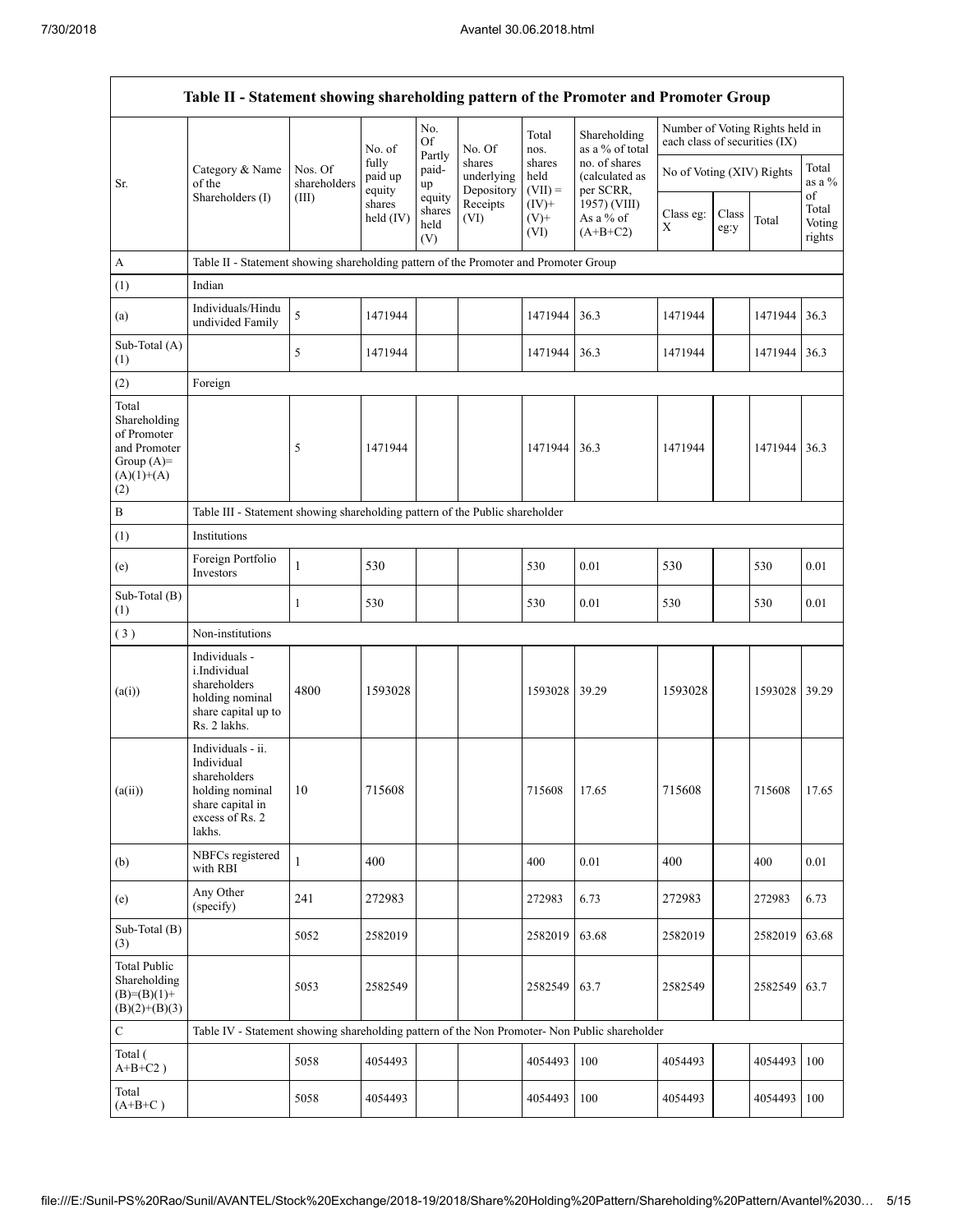| Table II - Statement showing shareholding pattern of the Promoter and Promoter Group    |                                                 |                                    |                                                                                                           |                                                                                               |            |                                                         |            |                                                                        |                                       |
|-----------------------------------------------------------------------------------------|-------------------------------------------------|------------------------------------|-----------------------------------------------------------------------------------------------------------|-----------------------------------------------------------------------------------------------|------------|---------------------------------------------------------|------------|------------------------------------------------------------------------|---------------------------------------|
| Sr.                                                                                     | No. Of<br>Shares<br>Underlying                  | No. of<br>Shares<br>Underlying     | No. Of Shares<br>Underlying<br>Outstanding<br>convertible<br>securities and<br>No. Of Warrants<br>(Xi)(a) | Shareholding, as a %<br>assuming full conversion of<br>convertible securities (as a           |            | Number of<br>Locked in<br>shares (XII)                  |            | Number of<br>Shares<br>pledged or<br>otherwise<br>encumbered<br>(XIII) | Number of<br>equity shares<br>held in |
|                                                                                         | Outstanding<br>convertible<br>securities<br>(X) | Outstanding<br>Warrants<br>$(X_i)$ |                                                                                                           | percentage of diluted share<br>capital) $(XI) = (VII)+(X) As$<br>a % of $(A+B+C2)$            | No.<br>(a) | As a<br>$%$ of<br>total<br><b>Shares</b><br>held<br>(b) | No.<br>(a) | As a<br>$%$ of<br>total<br>Shares<br>held<br>(b)                       | dematerialized<br>form $(XIV)$        |
| A                                                                                       |                                                 |                                    |                                                                                                           | Table II - Statement showing shareholding pattern of the Promoter and Promoter Group          |            |                                                         |            |                                                                        |                                       |
| (1)                                                                                     | Indian                                          |                                    |                                                                                                           |                                                                                               |            |                                                         |            |                                                                        |                                       |
| (a)                                                                                     |                                                 |                                    |                                                                                                           | 36.3                                                                                          |            |                                                         |            |                                                                        | 1471944                               |
| Sub-Total (A)<br>(1)                                                                    |                                                 |                                    |                                                                                                           | 36.3                                                                                          |            |                                                         |            |                                                                        | 1471944                               |
| (2)                                                                                     | Foreign                                         |                                    |                                                                                                           |                                                                                               |            |                                                         |            |                                                                        |                                       |
| Total<br>Shareholding<br>of Promoter<br>and Promoter<br>Group $(A)=$<br>$(A)(1)+(A)(2)$ |                                                 |                                    |                                                                                                           | 36.3                                                                                          |            |                                                         |            |                                                                        | 1471944                               |
| B                                                                                       |                                                 |                                    |                                                                                                           | Table III - Statement showing shareholding pattern of the Public shareholder                  |            |                                                         |            |                                                                        |                                       |
| (1)                                                                                     | Institutions                                    |                                    |                                                                                                           |                                                                                               |            |                                                         |            |                                                                        |                                       |
| (e)                                                                                     |                                                 |                                    |                                                                                                           | 0.01                                                                                          |            |                                                         |            |                                                                        | 530                                   |
| Sub-Total (B)<br>(1)                                                                    |                                                 |                                    |                                                                                                           | 0.01                                                                                          |            |                                                         |            |                                                                        | 530                                   |
| (3)                                                                                     | Non-institutions                                |                                    |                                                                                                           |                                                                                               |            |                                                         |            |                                                                        |                                       |
| (a(i))                                                                                  |                                                 |                                    |                                                                                                           | 39.29                                                                                         |            |                                                         |            |                                                                        | 1536485                               |
| (a(ii))                                                                                 |                                                 |                                    |                                                                                                           | 17.65                                                                                         |            |                                                         |            |                                                                        | 715608                                |
| (b)                                                                                     |                                                 |                                    |                                                                                                           | 0.01                                                                                          |            |                                                         |            |                                                                        | 400                                   |
| (e)                                                                                     |                                                 |                                    |                                                                                                           | 6.73                                                                                          |            |                                                         |            |                                                                        | 272783                                |
| Sub-Total (B)<br>(3)                                                                    |                                                 |                                    |                                                                                                           | 63.68                                                                                         |            |                                                         |            |                                                                        | 2525276                               |
| <b>Total Public</b><br>Shareholding<br>$(B)= (B)(1) +$<br>$(B)(2)+(B)(3)$               |                                                 |                                    |                                                                                                           | 63.7                                                                                          |            |                                                         |            |                                                                        | 2525806                               |
| $\mathbf C$                                                                             |                                                 |                                    |                                                                                                           | Table IV - Statement showing shareholding pattern of the Non Promoter- Non Public shareholder |            |                                                         |            |                                                                        |                                       |
| Total (<br>$A+B+C2$ )                                                                   |                                                 |                                    |                                                                                                           | 100                                                                                           |            |                                                         |            |                                                                        | 3997750                               |
| Total $(A+B+C)$                                                                         |                                                 |                                    |                                                                                                           | 100                                                                                           |            |                                                         |            |                                                                        | 3997750                               |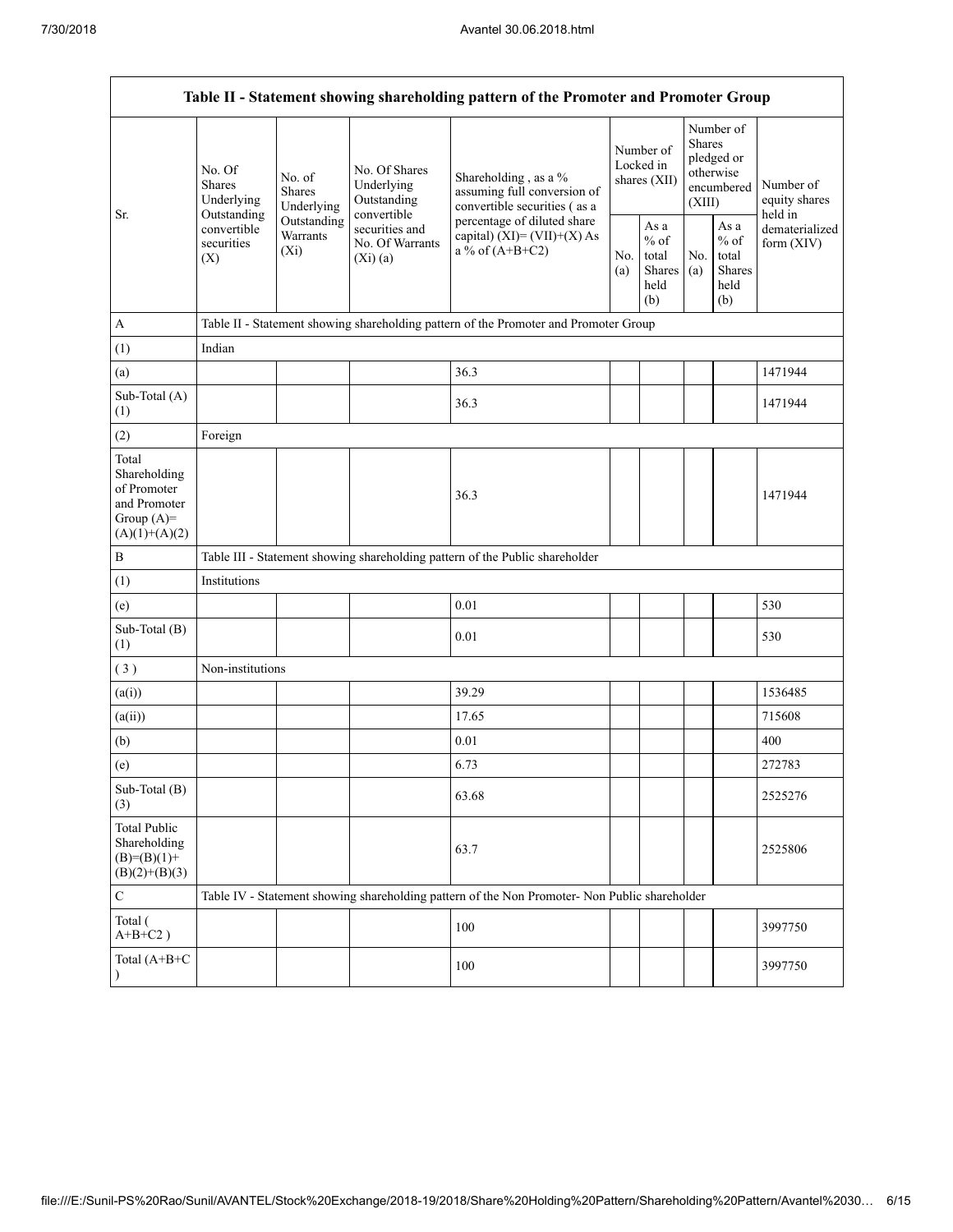|                                                                                                                                                                                             |                                                               | Individuals/Hindu undivided Family  |                                |                                            |                                 |                          |
|---------------------------------------------------------------------------------------------------------------------------------------------------------------------------------------------|---------------------------------------------------------------|-------------------------------------|--------------------------------|--------------------------------------------|---------------------------------|--------------------------|
| Searial No.                                                                                                                                                                                 | $\mathbf{1}$                                                  | $\sqrt{2}$                          | $\overline{3}$                 | $\overline{4}$                             | 5                               |                          |
| Name of the<br>Shareholders (I)                                                                                                                                                             | <b>ABBURI</b><br><b>VENKATESWARA</b><br>RAO                   | <b>SAGAR VIDYA</b><br><b>ABBURI</b> | <b>SARADA</b><br><b>ABBURI</b> | <b>SAGAR</b><br><b>SIDHARTHA</b><br>ABBURI | <b>SAILAJA</b><br><b>ABBURI</b> | Click here to<br>go back |
| PAN(II)                                                                                                                                                                                     | ACCPA8796R                                                    | ACFPA8991D                          | ADJPA8080A                     | AHQPA9386G                                 | AOFPA2938A                      | Total                    |
| No. of fully paid<br>up equity shares<br>held (IV)                                                                                                                                          | 36620                                                         | 739396                              | 199449                         | 274000                                     | 222479                          | 1471944                  |
| No. Of Partly paid-<br>up equity shares<br>held(V)                                                                                                                                          |                                                               |                                     |                                |                                            |                                 |                          |
| No. Of shares<br>underlying<br>Depository<br>Receipts (VI)                                                                                                                                  |                                                               |                                     |                                |                                            |                                 |                          |
| Total nos. shares<br>held $(VII) = (IV) +$<br>$(V)$ + $(VI)$                                                                                                                                | 36620                                                         | 739396                              | 199449                         | 274000                                     | 222479                          | 1471944                  |
| Shareholding as a<br>% of total no. of<br>shares (calculated<br>as per SCRR,<br>1957) (VIII) As a<br>% of $(A+B+C2)$                                                                        | 0.9                                                           | 18.24                               | 4.92                           | 6.76                                       | 5.49                            | 36.3                     |
|                                                                                                                                                                                             | Number of Voting Rights held in each class of securities (IX) |                                     |                                |                                            |                                 |                          |
| Class eg:X                                                                                                                                                                                  | 36620                                                         | 739396                              | 199449                         | 274000                                     | 222479                          | 1471944                  |
| Class eg:y                                                                                                                                                                                  |                                                               |                                     |                                |                                            |                                 |                          |
| Total                                                                                                                                                                                       | 36620                                                         | 739396                              | 199449                         | 274000                                     | 222479                          | 1471944                  |
| Total as a % of<br><b>Total Voting rights</b>                                                                                                                                               | 0.9                                                           | 18.24                               | 4.92                           | 6.76                                       | 5.49                            | 36.3                     |
| No. Of Shares<br>Underlying<br>Outstanding<br>convertible<br>securities $(X)$                                                                                                               |                                                               |                                     |                                |                                            |                                 |                          |
| No. of Shares<br>Underlying<br>Outstanding<br>Warrants (Xi)                                                                                                                                 |                                                               |                                     |                                |                                            |                                 |                          |
| No. Of Shares<br>Underlying<br>Outstanding<br>convertible<br>securities and No.<br>Of Warrants (Xi)<br>(a)                                                                                  |                                                               |                                     |                                |                                            |                                 |                          |
| Shareholding, as a<br>% assuming full<br>conversion of<br>convertible<br>securities (as a<br>percentage of<br>diluted share<br>capital) $(XI)$ =<br>$(VII)+(Xi)(a)$ As a<br>% of $(A+B+C2)$ | 0.9                                                           | 18.24                               | 4.92                           | 6.76                                       | 5.49                            | 36.3                     |
| Number of Locked in shares (XII)                                                                                                                                                            |                                                               |                                     |                                |                                            |                                 |                          |
| No. (a)                                                                                                                                                                                     |                                                               |                                     |                                |                                            |                                 |                          |
| As a % of total<br>Shares held (b)                                                                                                                                                          |                                                               |                                     |                                |                                            |                                 |                          |
|                                                                                                                                                                                             | Number of Shares pledged or otherwise encumbered (XIII)       |                                     |                                |                                            |                                 |                          |
| No. $(a)$                                                                                                                                                                                   |                                                               |                                     |                                |                                            |                                 |                          |

## file:///E:/Sunil-PS%20Rao/Sunil/AVANTEL/Stock%20Exchange/2018-19/2018/Share%20Holding%20Pattern/Shareholding%20Pattern/Avantel%2030… 7/15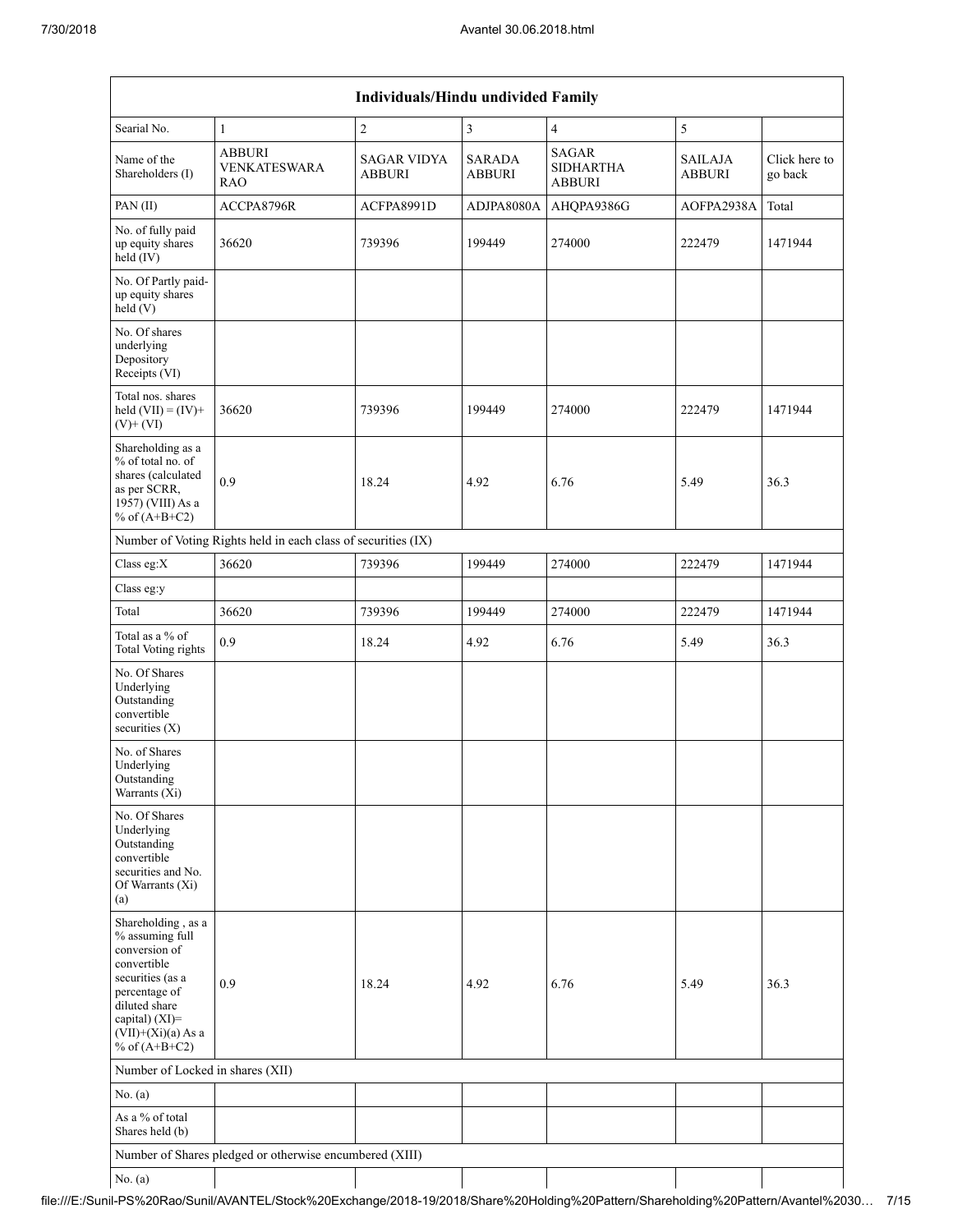## 7/30/2018 Avantel 30.06.2018.html

| As a % of total<br>Shares held (b)                                   |       |        |        |        |        |         |
|----------------------------------------------------------------------|-------|--------|--------|--------|--------|---------|
| Number of equity<br>shares held in<br>dematerialized<br>form $(XIV)$ | 36620 | 739396 | 199449 | 274000 | 222479 | 1471944 |
| Reason for not providing PAN                                         |       |        |        |        |        |         |
| Reason for not<br>providing PAN                                      |       |        |        |        |        |         |
| Shareholder type                                                     |       |        |        |        |        |         |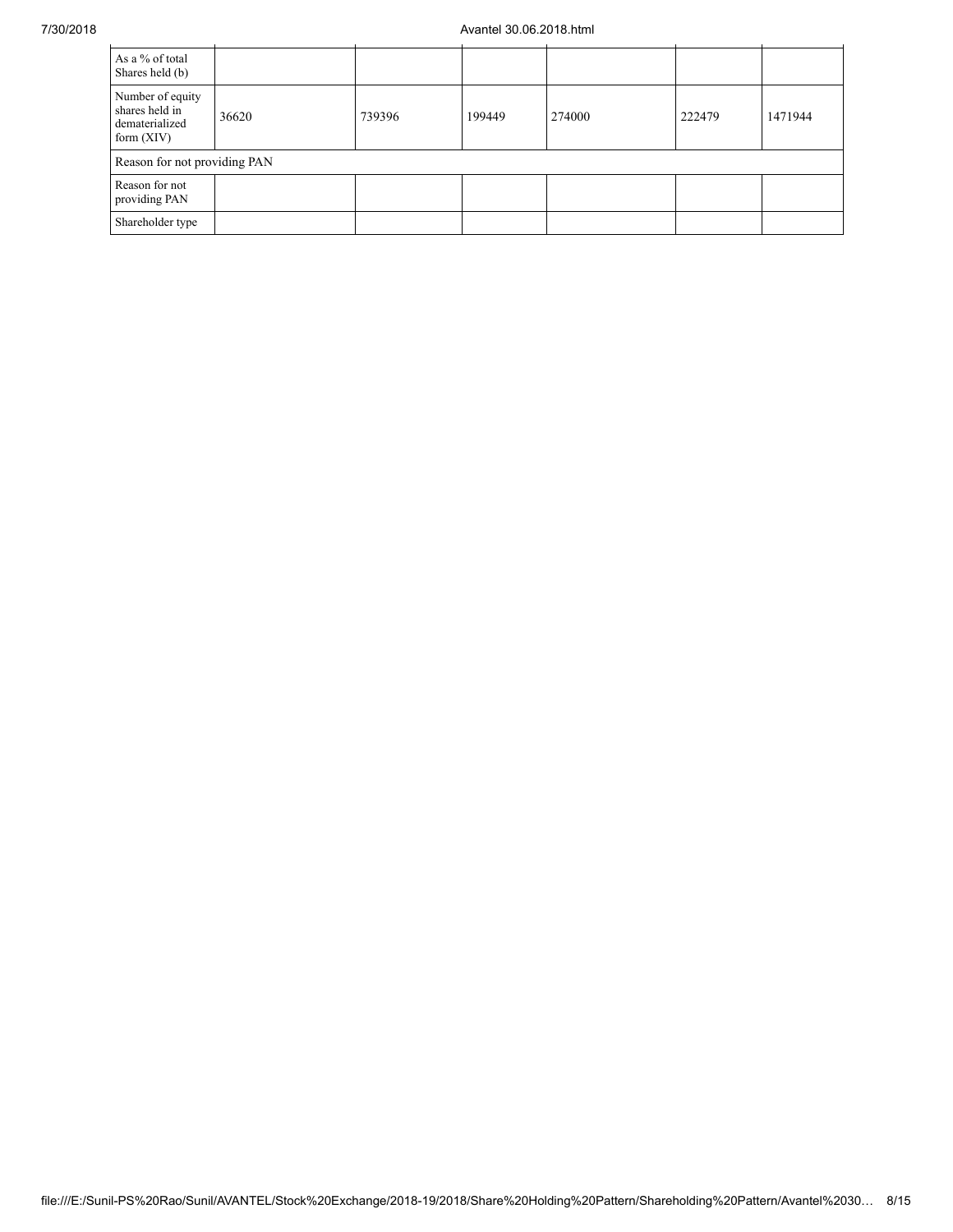|                                                                                                                                                                                      |                                             | Individuals - ii. Individual shareholders holding nominal share capital in excess of Rs. 2 lakhs. |                       |                                        |                 |                                                   |
|--------------------------------------------------------------------------------------------------------------------------------------------------------------------------------------|---------------------------------------------|---------------------------------------------------------------------------------------------------|-----------------------|----------------------------------------|-----------------|---------------------------------------------------|
| Searial No.                                                                                                                                                                          | $\mathbf{1}$                                | $\overline{c}$                                                                                    | $\overline{3}$        | $\overline{\mathbf{4}}$                | 5               | 6                                                 |
| Name of the<br>Shareholders (I)                                                                                                                                                      | <b>GIRISH</b><br><b>GULATI</b><br>$(HUF)$ . | NAGENDRA<br>BABU<br><b>NAGABHYRAVA</b>                                                            | VARALAKSHMI<br>VELDI. | <b>VASUDEVARAO</b><br><b>DHANEKULA</b> | <b>K.SWAPNA</b> | <b>UTSAV</b><br><b>PRAMODKUMAR</b><br>SHRIVASTAV. |
| PAN(II)                                                                                                                                                                              | AAFHG1700A                                  | ABKPN6373J                                                                                        | AELPV6536R            | AIKPD6700A                             | AMXPK4845Q      | AQGPS7669M                                        |
| No. of fully paid<br>up equity shares<br>held (IV)                                                                                                                                   | 59460                                       | 48000                                                                                             | 43123                 | 98000                                  | 300000          | 41000                                             |
| No. Of Partly paid-<br>up equity shares<br>held(V)                                                                                                                                   |                                             |                                                                                                   |                       |                                        |                 |                                                   |
| No. Of shares<br>underlying<br>Depository<br>Receipts (VI)                                                                                                                           |                                             |                                                                                                   |                       |                                        |                 |                                                   |
| Total nos. shares<br>held $(VII) = (IV) +$<br>$(V)$ + $(VI)$                                                                                                                         | 59460                                       | 48000                                                                                             | 43123                 | 98000                                  | 300000          | 41000                                             |
| Shareholding as a<br>% of total no. of<br>shares (calculated<br>as per SCRR,<br>1957) (VIII) As a<br>% of $(A+B+C2)$                                                                 | 1.47                                        | 1.18                                                                                              | 1.06                  | 2.42                                   | 7.4             | 1.01                                              |
|                                                                                                                                                                                      |                                             | Number of Voting Rights held in each class of securities (IX)                                     |                       |                                        |                 |                                                   |
| Class eg: X                                                                                                                                                                          | 59460                                       | 48000                                                                                             | 43123                 | 98000                                  | 300000          | 41000                                             |
| Class eg:y                                                                                                                                                                           |                                             |                                                                                                   |                       |                                        |                 |                                                   |
| Total                                                                                                                                                                                | 59460                                       | 48000                                                                                             | 43123                 | 98000                                  | 300000          | 41000                                             |
| Total as a % of<br>Total Voting rights                                                                                                                                               | 1.47                                        | 1.18                                                                                              | 1.06                  | 2.42                                   | 7.4             | 1.01                                              |
| No. Of Shares<br>Underlying<br>Outstanding<br>convertible<br>securities $(X)$                                                                                                        |                                             |                                                                                                   |                       |                                        |                 |                                                   |
| No. of Shares<br>Underlying<br>Outstanding<br>Warrants (Xi)                                                                                                                          |                                             |                                                                                                   |                       |                                        |                 |                                                   |
| No. Of Shares<br>Underlying<br>Outstanding<br>convertible<br>securities and No.<br>Of Warrants (Xi)<br>(a)                                                                           |                                             |                                                                                                   |                       |                                        |                 |                                                   |
| Shareholding, as a<br>% assuming full<br>conversion of<br>convertible<br>securities (as a<br>percentage of<br>diluted share<br>capital) (XI)=<br>$(VII)+(X)$ As a %<br>of $(A+B+C2)$ | 1.47                                        | 1.18                                                                                              | 1.06                  | 2.42                                   | 7.4             | 1.01                                              |
| Number of Locked in shares (XII)                                                                                                                                                     |                                             |                                                                                                   |                       |                                        |                 |                                                   |
| No. (a)                                                                                                                                                                              |                                             |                                                                                                   |                       |                                        |                 |                                                   |
| As a % of total<br>Shares held (b)                                                                                                                                                   |                                             |                                                                                                   |                       |                                        |                 |                                                   |
| Number of equity<br>shares held in                                                                                                                                                   | 59460                                       | 48000                                                                                             | 43123                 | 98000                                  | 300000          | 41000                                             |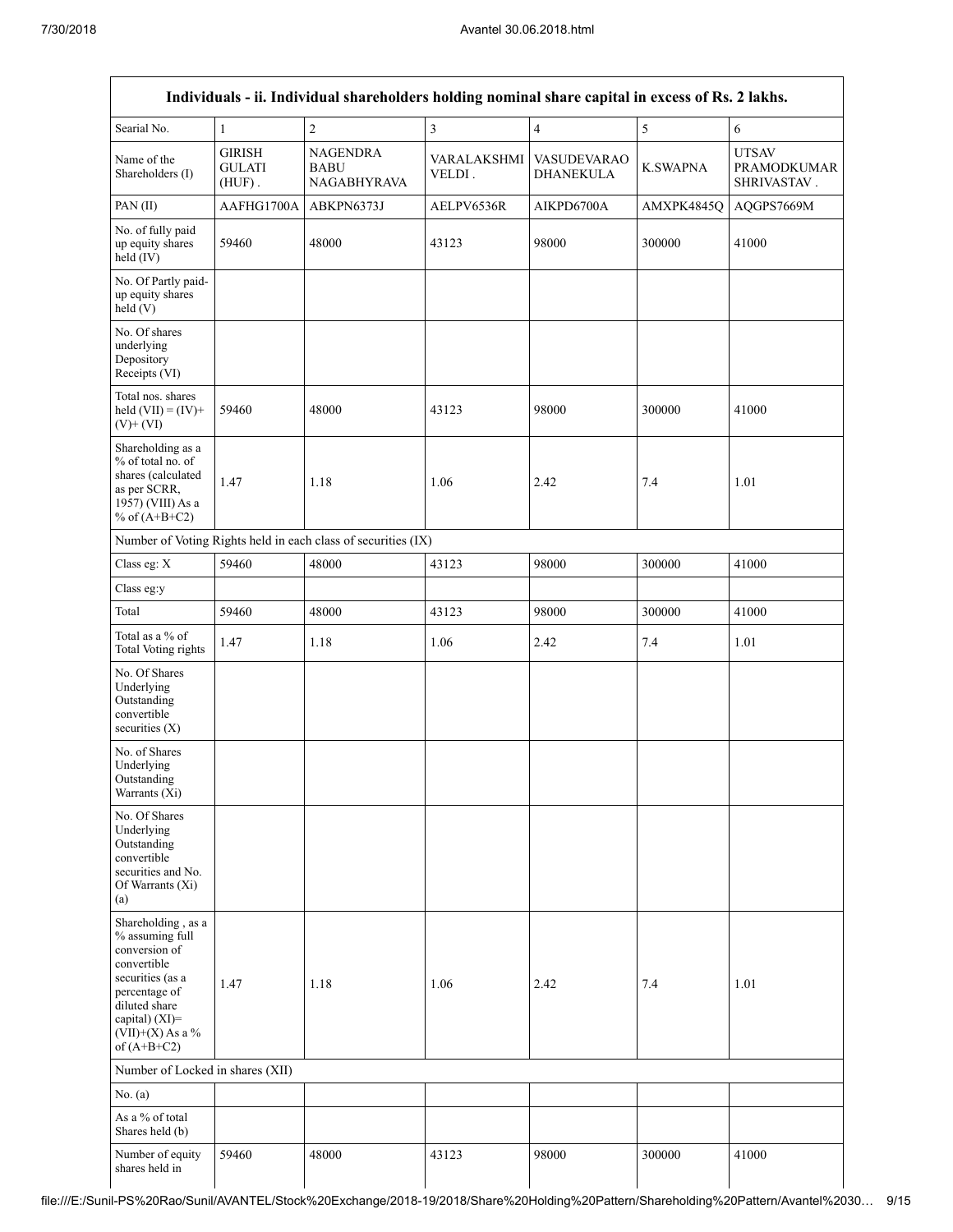| dematerialized<br>form $(XIV)$  |  |  |  |  |  |  |  |  |
|---------------------------------|--|--|--|--|--|--|--|--|
| Reason for not providing PAN    |  |  |  |  |  |  |  |  |
| Reason for not<br>providing PAN |  |  |  |  |  |  |  |  |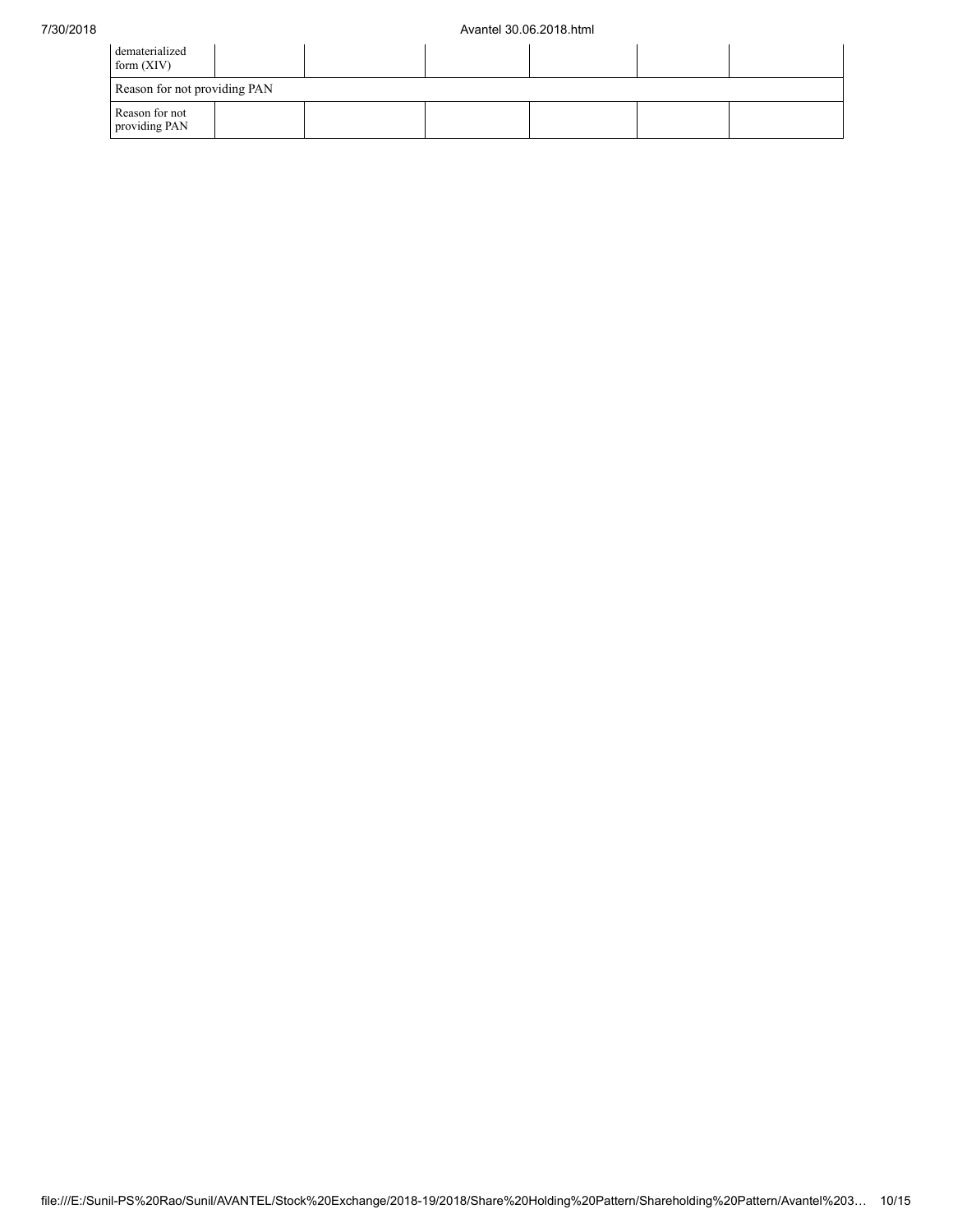|                                                                                                                                                                                      | Individuals - ii. Individual shareholders holding nominal share capital in excess of Rs. 2 lakhs. |
|--------------------------------------------------------------------------------------------------------------------------------------------------------------------------------------|---------------------------------------------------------------------------------------------------|
| Searial No.                                                                                                                                                                          |                                                                                                   |
| Name of the<br>Shareholders (I)                                                                                                                                                      | Click here to go back                                                                             |
| PAN(II)                                                                                                                                                                              | Total                                                                                             |
| No. of fully paid<br>up equity shares<br>$held$ (IV)                                                                                                                                 | 589583                                                                                            |
| No. Of Partly paid-<br>up equity shares<br>held(V)                                                                                                                                   |                                                                                                   |
| No. Of shares<br>underlying<br>Depository<br>Receipts (VI)                                                                                                                           |                                                                                                   |
| Total nos. shares<br>held $(VII) = (IV) +$<br>$(V)$ + $(VI)$                                                                                                                         | 589583                                                                                            |
| Shareholding as a<br>% of total no. of<br>shares (calculated<br>as per SCRR,<br>1957) (VIII) As a<br>% of $(A+B+C2)$                                                                 | 14.54                                                                                             |
|                                                                                                                                                                                      | Number of Voting Rights held in each class of securities (IX)                                     |
| Class eg: X                                                                                                                                                                          | 589583                                                                                            |
| Class eg:y                                                                                                                                                                           |                                                                                                   |
| Total                                                                                                                                                                                | 589583                                                                                            |
| Total as a % of<br><b>Total Voting rights</b>                                                                                                                                        | 14.54                                                                                             |
| No. Of Shares<br>Underlying<br>Outstanding<br>convertible<br>securities $(X)$                                                                                                        |                                                                                                   |
| No. of Shares<br>Underlying<br>Outstanding<br>Warrants (Xi)                                                                                                                          |                                                                                                   |
| No. Of Shares<br>Underlying<br>Outstanding<br>convertible<br>securities and No.<br>Of Warrants (Xi)<br>(a)                                                                           |                                                                                                   |
| Shareholding, as a<br>% assuming full<br>conversion of<br>convertible<br>securities (as a<br>percentage of<br>diluted share<br>capital) (XI)=<br>$(VII)+(X)$ As a %<br>of $(A+B+C2)$ | 14.54                                                                                             |
| Number of Locked in shares (XII)                                                                                                                                                     |                                                                                                   |
| No. $(a)$                                                                                                                                                                            |                                                                                                   |
| As a % of total<br>Shares held (b)                                                                                                                                                   |                                                                                                   |
| Number of equity<br>shares held in<br>dematerialized<br>form (XIV)                                                                                                                   | 589583                                                                                            |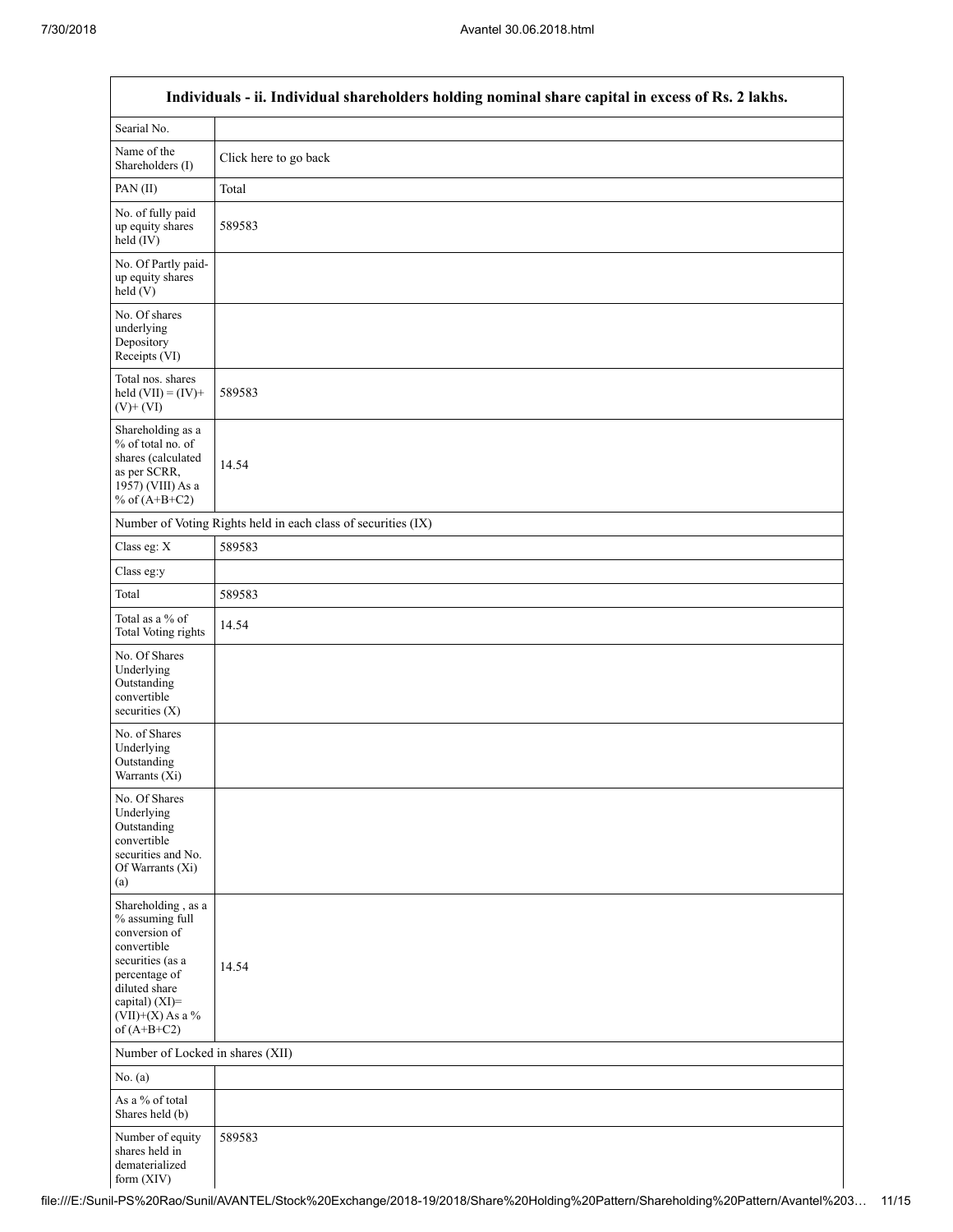|                                 | Reason for not providing PAN |  |  |  |  |  |
|---------------------------------|------------------------------|--|--|--|--|--|
| Reason for not<br>providing PAN |                              |  |  |  |  |  |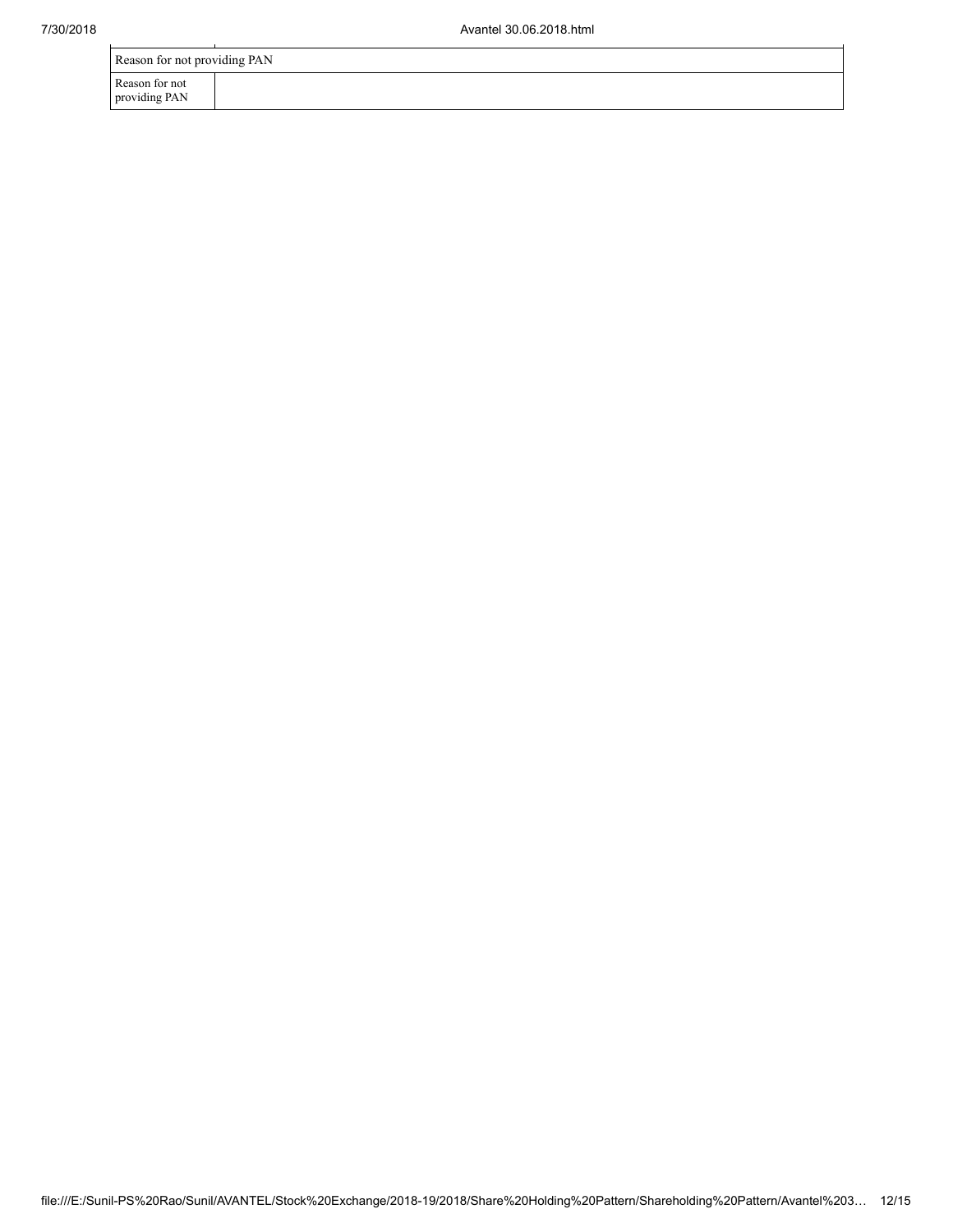| Any Other (specify)                                                                                                                                                                                                      |                                                               |                              |                            |                                           |              |                          |  |  |  |  |
|--------------------------------------------------------------------------------------------------------------------------------------------------------------------------------------------------------------------------|---------------------------------------------------------------|------------------------------|----------------------------|-------------------------------------------|--------------|--------------------------|--|--|--|--|
| Searial No.                                                                                                                                                                                                              | $\mathbf{1}$                                                  | $\overline{2}$               | 3                          | $\overline{4}$                            | 5            |                          |  |  |  |  |
| Category                                                                                                                                                                                                                 | Clearing<br>Members                                           | Non-Resident Indian<br>(NRI) | <b>Bodies</b><br>Corporate | <b>Bodies Corporate</b>                   | <b>IEPF</b>  |                          |  |  |  |  |
| Category / More<br>than 1 percentage                                                                                                                                                                                     | Category                                                      | Category                     | Category                   | More than 1 percentage of<br>shareholding | Category     |                          |  |  |  |  |
| Name of the<br>Shareholders (I)                                                                                                                                                                                          |                                                               |                              |                            | HINDUSTAN CANDLE MFG.CO.<br>PVT.LTD       |              | Click here to<br>go back |  |  |  |  |
| PAN(II)                                                                                                                                                                                                                  |                                                               |                              |                            | AAACH1534R                                |              | Total                    |  |  |  |  |
| No. of the<br>Shareholders (I)                                                                                                                                                                                           | 18                                                            | 94                           | 128                        | 1                                         | $\mathbf{1}$ | 241                      |  |  |  |  |
| No. of fully paid<br>up equity shares<br>held (IV)                                                                                                                                                                       | 2158                                                          | 35522                        | 199922                     | 43657                                     | 35381        | 272983                   |  |  |  |  |
| No. Of Partly paid-<br>up equity shares<br>held (V)                                                                                                                                                                      |                                                               |                              |                            |                                           |              |                          |  |  |  |  |
| No. Of shares<br>underlying<br>Depository<br>Receipts (VI)                                                                                                                                                               |                                                               |                              |                            |                                           |              |                          |  |  |  |  |
| Total nos. shares<br>held $(VII) = (IV) +$<br>$(V)$ + $(VI)$                                                                                                                                                             | 2158                                                          | 35522                        | 199922                     | 43657                                     | 35381        | 272983                   |  |  |  |  |
| Shareholding as a<br>% of total no. of<br>shares (calculated<br>as per SCRR,<br>1957) (VIII) As a<br>% of $(A+B+C2)$                                                                                                     | 0.05                                                          | 0.88                         | 4.93                       | 1.08                                      | 0.87         | 6.73                     |  |  |  |  |
|                                                                                                                                                                                                                          | Number of Voting Rights held in each class of securities (IX) |                              |                            |                                           |              |                          |  |  |  |  |
| Class eg: X                                                                                                                                                                                                              | 2158                                                          | 35522                        | 199922                     | 43657                                     | 35381        | 272983                   |  |  |  |  |
| Class eg:y                                                                                                                                                                                                               |                                                               |                              |                            |                                           |              |                          |  |  |  |  |
| Total                                                                                                                                                                                                                    | 2158                                                          | 35522                        | 199922                     | 43657                                     | 35381        | 272983                   |  |  |  |  |
| Total as a % of<br>Total Voting rights                                                                                                                                                                                   | 0.05                                                          | 0.88                         | 4.93                       | 1.08                                      | 0.87         | 6.73                     |  |  |  |  |
| No. Of Shares<br>Underlying<br>Outstanding<br>convertible<br>securities (X)                                                                                                                                              |                                                               |                              |                            |                                           |              |                          |  |  |  |  |
| No. of Shares<br>Underlying<br>Outstanding<br>Warrants $(X_i)$                                                                                                                                                           |                                                               |                              |                            |                                           |              |                          |  |  |  |  |
| No. Of Shares<br>Underlying<br>Outstanding<br>convertible<br>securities and No.<br>Of Warrants (Xi)<br>(a)                                                                                                               |                                                               |                              |                            |                                           |              |                          |  |  |  |  |
| Shareholding, as a<br>% assuming full<br>conversion of<br>convertible<br>securities (as a<br>percentage of<br>diluted share<br>capital) (XI)=<br>$(VII)+(X)$ As a %<br>of $(A+B+C2)$<br>Number of Locked in shares (XII) | 0.05                                                          | 0.88                         | 4.93                       | 1.08                                      | 0.87         | 6.73                     |  |  |  |  |